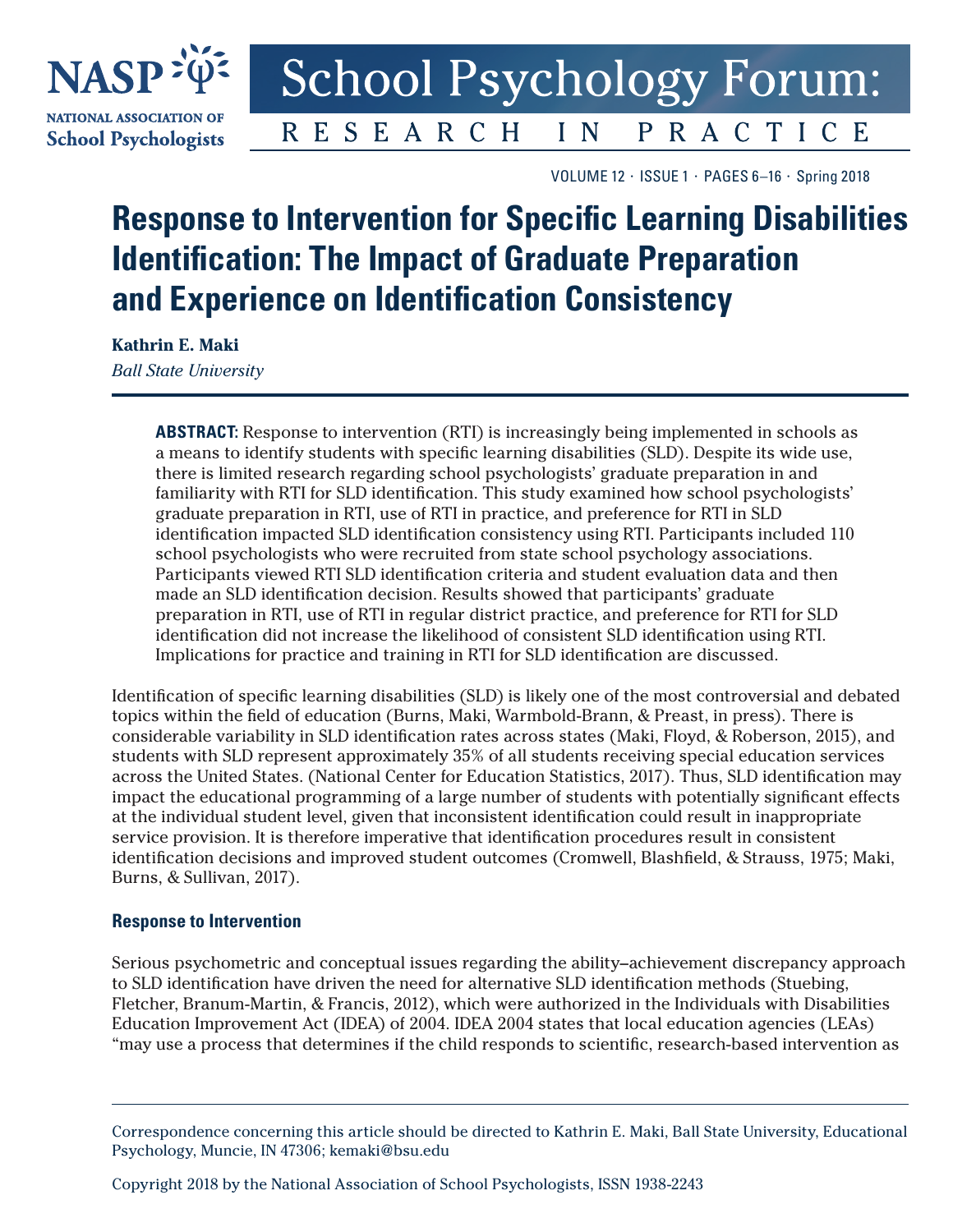a part of the evaluation procedures" (§ 614 [b][6][A]; § 614 [b][2 & 3]), commonly referred to as response to intervention (RTI). RTI is now a widely implemented SLD identification method (Maki et al., 2015) and, more broadly, is a resource allocation framework that uses assessment data to implement tiered instruction and intervention supports for all students (Burns & Gibbons, 2012). When students do not demonstrate adequate responsiveness to increasingly intensive academic supports, they may be identified with SLD (Kovaleski, VanDerHeyden, & Shapiro, 2013). Most commonly, students may be identified as having SLD when they demonstrate a dual discrepancy in which both achievement level and growth rate are below their peers' or research-based criteria (Kovaleski et al., 2013). However, there are no widely accepted criteria for nonresponse.

There is considerable variability in RTI SLD identification across states, just as there is for special education identification in general (Hauerwas, Brown, & Scott, 2013). For example, some state regulations may only incorporate the language from IDEA, while other states provide additional criteria required for RTI SLD identification including achievement below a specified level, a minimum number of progress monitoring data points, and fidelity of implementation data (Maki et al., 2015). Such variability in identification practices could result in inconsistent identification of students, which is problematic given the high-stakes nature of special education identification decisions (Salvia, Ysseldyke, & Bolt, 2012). Moreover, by definition, students being evaluated for special education services demonstrate severe educational needs, and thus consistent identification is necessary to ensure that students receive needed support in school.

## **Strengths and Outcomes of RTI**

RTI arguably holds several benefits over other approaches to SLD identification (e.g., ability– achievement discrepancy, patterns of strengths and weaknesses [PSW]; Burns et al., in press). RTI may allow for early identification by implementing intervention supports upon initial detection of student difficulties (Vaughn & Fuchs, 2003). Moreover, there is a direct link between assessment data and intervention, which is a fundamental component of identification systems (Cromwell et al., 1975; Salvia et al., 2012). The link between assessment data and intervention within RTI also results in low-inference decisions, which is necessary to ensure consistent identification (Christ & Arañas, 2015). The RTI method is in contrast to discrepancy and PSW methods that rely on the measurement of cognitive processes under the assumption that processing deficits cause low achievement. However, these methods lack treatment validity because training of cognitive processes does not result in improved achievement (Kearns & Fuchs, 2013; Melby-Lurvåg & Hume, 2013). Finally, because RTI relies on multiple data points over time for SLD identification, it may result in more reliable decisions over ability– achievement discrepancy and PSW, which utilize less reliable difference scores at one point in time (Fletcher, 2012).

RTI models have also demonstrated effectiveness at both the system and student levels (Marston, Lau, Muyskens, & Wilson, 2016; Shapiro, 2016) and have resulted in reductions in overall and racially disproportionate special education referrals (Burns, Appleton, & Stehouwer, 2005; VanDerHeyden, Witt, & Gilbertson, 2007) and improved student achievement (Burns et al., 2005). Moreover, systematically implemented targeted Tier 2 interventions, monitoring progress, and screening were effective components of RTI models (Gersten et al., 2009). Conversely, a recent study by Balu et al. (2015) suggested that Tier 2 interventions within RTI models resulted in negative or no effects on student achievement. However, findings may be confounded because the study relied on teacher self-report of RTI practices and included schools using different procedures for identifying students in need of intervention, and the control group included students who received intervention (Shinn & Brown, 2016).

## **Is RTI Identifying SLD?**

Over time, SLD became synonymous with the concept of unexpected underachievement (i.e., achievement below that predicted by cognitive ability), and critics of RTI have asserted that not measuring cognitive processes necessitates a conceptual change in what it means to have an SLD (Kavale & Spaulding, 2008). Arguably, RTI uses below-expected achievement and growth to identify underachievers (Burns et al., in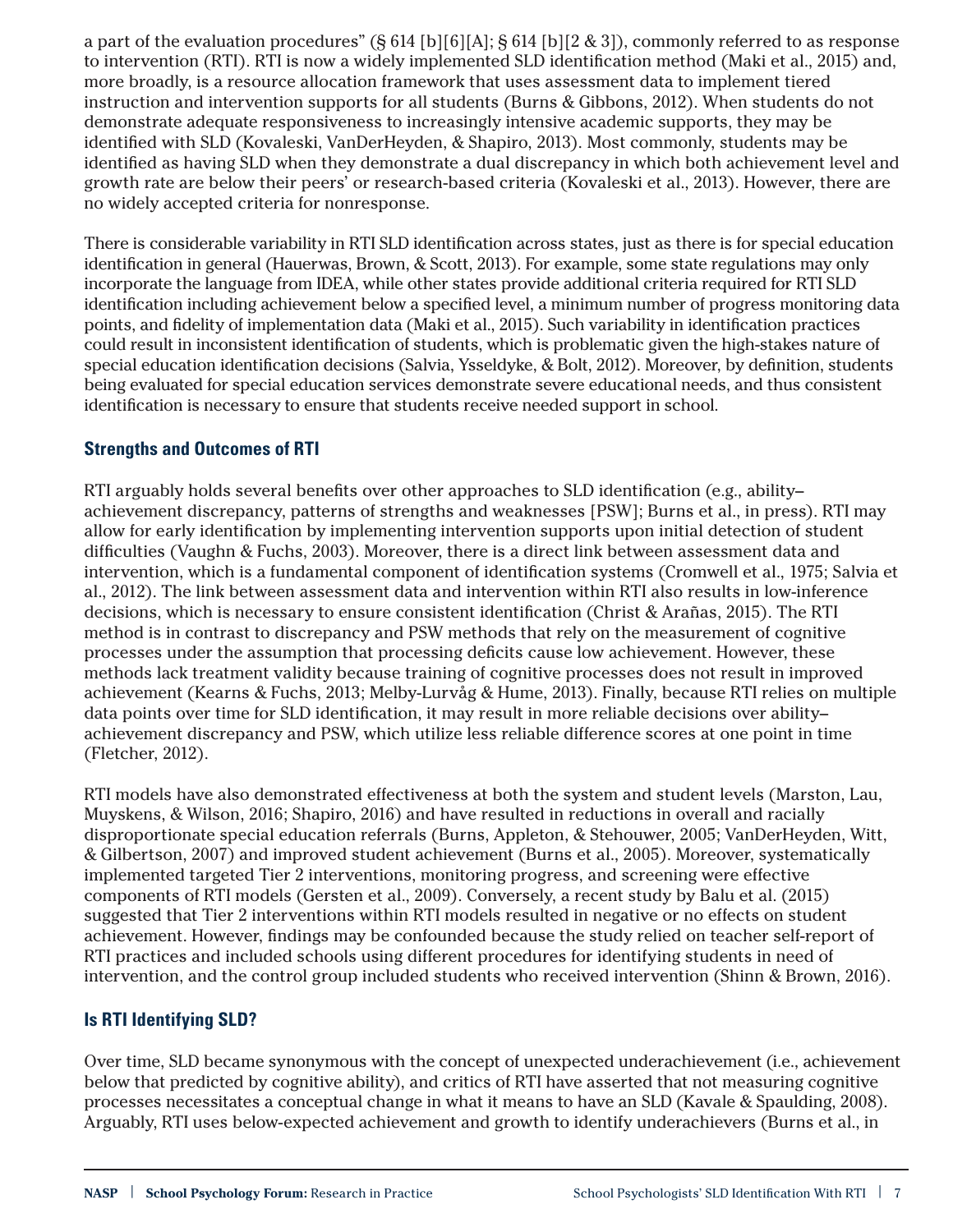press), but it is unclear if RTI differentiates between expected and unexpected underachievement without the assessment of cognitive abilities (Kavale & Spaulding, 2008). RTI was not initially conceptualized as an SLD identification method, and thus additional validity evidence is necessary to ensure that this conceptualization of unexpected underachievement results in reliable and valid identification decisions (Burns, Jacob, & Wagner, 2008). There is some evidence that nonresponders (and thus students likely to be identified with SLD) demonstrated lower achievement than did students who were responsive to intervention (Al Otaiba & Fuchs, 2006; Burns, Silberglitt, Christ, Gibbons, & Coolong-Chaffin, 2016), suggesting meaningful differences between responders and nonresponders.

Despite the demonstrated effectiveness of RTI, there are a number of underlying issues regarding the use of RTI to identify students with SLD. First, SLD identification decisions using RTI are variable, dependent upon the operationalization of nonresponse (Barth et al., 2008), and may not be stable over time (Brown Waesche, Schatschneider, Maner, Ahmed, & Wagner, 2011). Second, the quality of interventions and progress monitoring tools is also variable, which can lead to inconsistent decisions. For instance, there is considerable research on effective interventions and the use of curriculum-based measures (CBM) to monitor student progress in reading but far less research on such tools in other academic areas (McMaster, Parker, & Jung, 2012). Even under the best conditions such as using multiple assessments, which increases CBM reliability, the data can still result in unreliable decisions (Christ, Zopluoglu, Monaghen, & Van Norman, 2013). Third, RTI implementation at the secondary level is not well understood (Vaughn & Fletcher, 2012) and is implemented less frequently than in elementary schools (Spectrum K-12 School Solutions, 2010). Fourth, RTI implementation is difficult and often inconsistent (Balu et al., 2015). Without implementation fidelity, it is impossible to make valid decisions regarding student responsiveness to intervention (Noell & Gansle, 2016) and thus SLD identification.

## **School Psychologist Preparation**

Graduate preparation is foundational to school psychologists' practice and relevant skill application in schools. Importantly, rigorous training standards, like those adhered to by NASP-approved programs, may lead to improved psychological skills, as school psychologists trained in NASP-approved programs scored higher on the PRAXIS exam than school psychologists from other programs not approved by NASP (Rossen, Hayes, Prus, & Bowman, 2016). Rigorous preparation in RTI should therefore represent an important component of school psychologists' professional development to ensure consistent implementation. However, school psychologists reported limited knowledge regarding reading interventions and assessments in RTI models (Barrett, Cottrell, Newman, Pierce, & Anderson, 2015), which is problematic given that intervention and assessment within RTI represent a foundational aspect of school psychological practice (NASP, 2010). Moreover, Barrett et al. (2015) reported less focus on RTI than ability–achievement discrepancy models in graduate preparation programs. These findings are concerning considering the increasing use of RTI and the declining use of discrepancy models in SLD identification (Maki et al., 2015). However, Barrett et al. (2015) only focused on graduate school preparation and did not examine how such preparation relates to decision-making outcomes. Additionally, school psychologists reported that the majority of their training in RTI was from postgraduate workshops and inservice training, which is problematic because these training methods are not effective for long-term skill building (Sullivan & Long, 2010). However, these findings were reflective of training in RTI broadly and not specific to SLD identification.

#### **Purpose**

The reauthorization of IDEA in 2004 changed the landscape of SLD identification. In late 2013, approximately 20% of states required sole use of RTI to identify students with SLD, and an additional 18% of state departments of education provided guidance for the use of RTI combined with other SLD identification methods (Maki et al., 2015). It is likely that even more states are relying on RTI for SLD identification in 2017. However, there is limited research regarding school psychologists' SLD identification decision-making when using RTI. Maki et al. (2017) found that school psychologists made inconsistent identification decisions using RTI about 20% of the time. Thus, a significant number of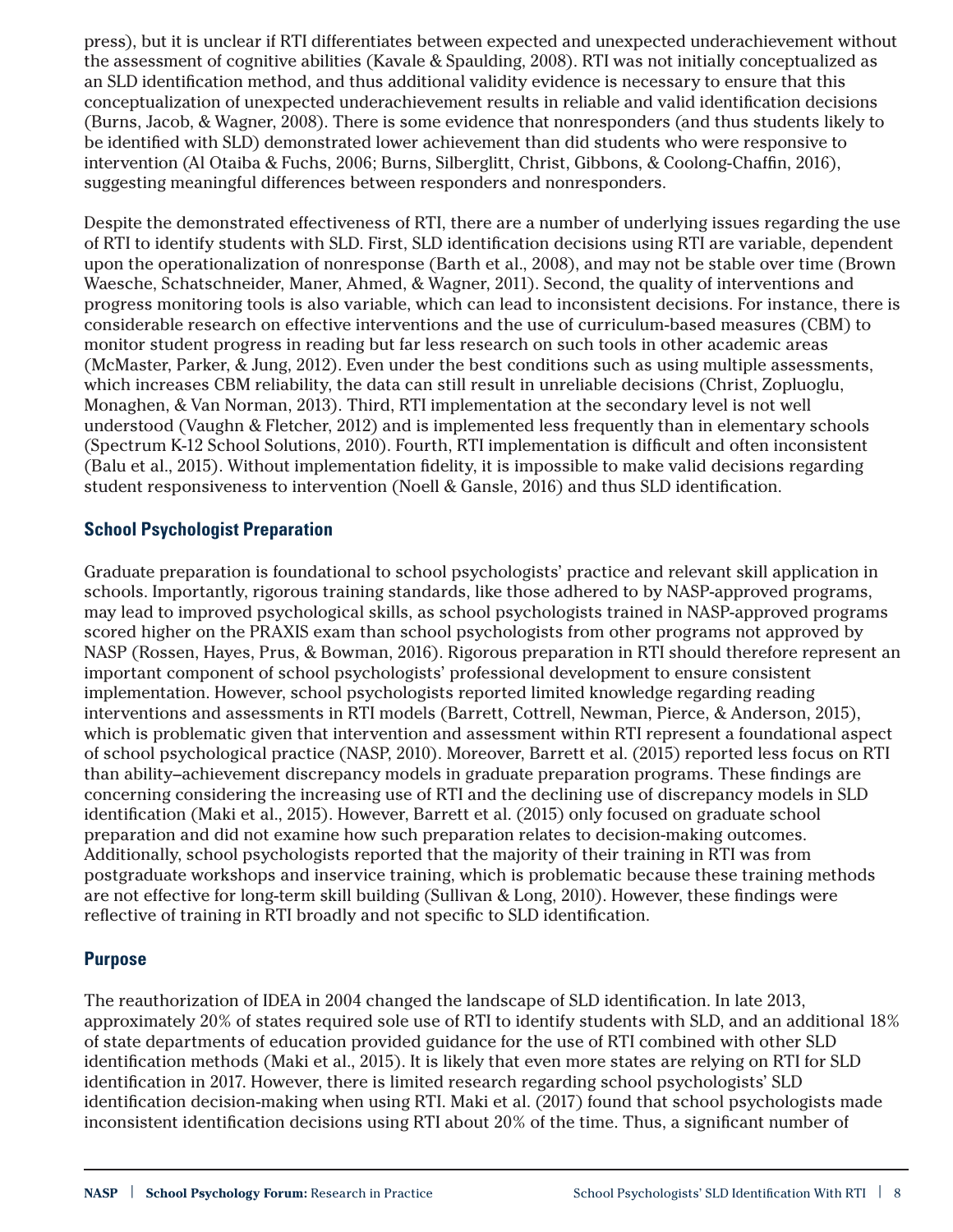students may not receive needed academic support or may receive an inaccurate, potentially stigmatizing SLD label. School psychologists play a leading role on multidisciplinary teams (NASP, 2010), making it especially important to ensure that their graduate preparation results in consistent SLD identification. It is therefore essential to understand their identification decisions and how graduate preparation relates to such decisions. In addition, the increased use of RTI for SLD identification necessitates comprehensive preparation in RTI to ensure consistent identification and appropriate service provision. However, there is no known research that examines how school psychologists' preparation in RTI relates to their SLD identification decision-making. The purpose of the present study, therefore, is to examine the impact of school psychologists' graduate preparation in and experience with RTI on the consistency of their RTI SLD identification decisions. The following research questions guided the study: (a) to what extent does graduate preparation in RTI impact the consistency of SLD identification using RTI, (b) what is the impact of using RTI in district identification practices on the consistency of SLD identification using RTI, and (c) to what extent does preference for RTI in SLD identification impact the consistency of SLD identification using RTI?

## **METHOD**

#### **Participants**

The data from this study were drawn from a larger study examining school psychologists' identification of SLD. Participants were sampled from 22 state school psychology associations (SPAs) and included 110 licensed or certified school psychologists who practiced in public schools and participated in multidisciplinary teams making special education identification decisions. The majority of participants identified as female (86.4%; *n* = 95). Most participants identified as Caucasian (94.5%, *n* = 104), while 1.8% (*n* = 2) identified as Latino, 1.8% (*n* = 2) identified as Asian/Pacific Islander, 1.8% (*n* = 2) identified as African American, and 0.9% did not report their race/ethnicity. Most participants (61.8%, *n* = 68) held a specialist degree; 21.8% held a master's degree  $(n = 22)$ , and 16.4%  $(n = 18)$  held a doctoral degree. Twenty percent of participants had practiced for more than 20 years (*n* = 22); 23.6% (*n* = 26) had practiced for 11–20 years; 18.2% (*n* = 20) had practiced for 6–10 years; and 37.3% (*n* = 41) had practiced for 5 years or fewer.

The 22 SPAs to whom the study was distributed represented all four regions of NASP. Participants from the central region comprised  $37.3\%$  ( $n = 41$ ) of participants (compared to  $23.0\%$  of NASP membership), 25.5% (*n* = 28) of participants were from the northeast region (compared to 33.6% of NASP membership), 21.8% (*n* = 24) of participants were from the west region (compared to 21.8% of NASP membership), and 14.5% (*n* = 16) of participants were from the southeast region (compared to 21.6% of NASP membership).

#### **SLD Identification Criteria**

Participants viewed RTI SLD identification criteria, which were obtained from state special education regulations. All 51 state regulations (including Washington, DC) were analyzed to obtain regulations using RTI for SLD identification and requiring additional identification documentation (e.g., achievement performance below a specified level, growth below a specified slope, required number of weeks in intervention, required number of progress monitoring data points) to provide participants with more objective criteria. Seven states required such additional identification documentation, and from those states, one state's RTI SLD identification criteria were randomly chosen for use in this study. All participants viewed the same set of identification criteria.

#### **Student Evaluation Data**

Participants reviewed de-identified student evaluation data, which were obtained from a U.S. public school district that uses RTI for SLD identification. The student evaluation data were from a third-grade Caucasian male because student demographics have been shown to correlate with identification decisions (Skiba et al., 2008). Student evaluation data included a pseudonym, race/ethnicity, birthdate, age, grade, testing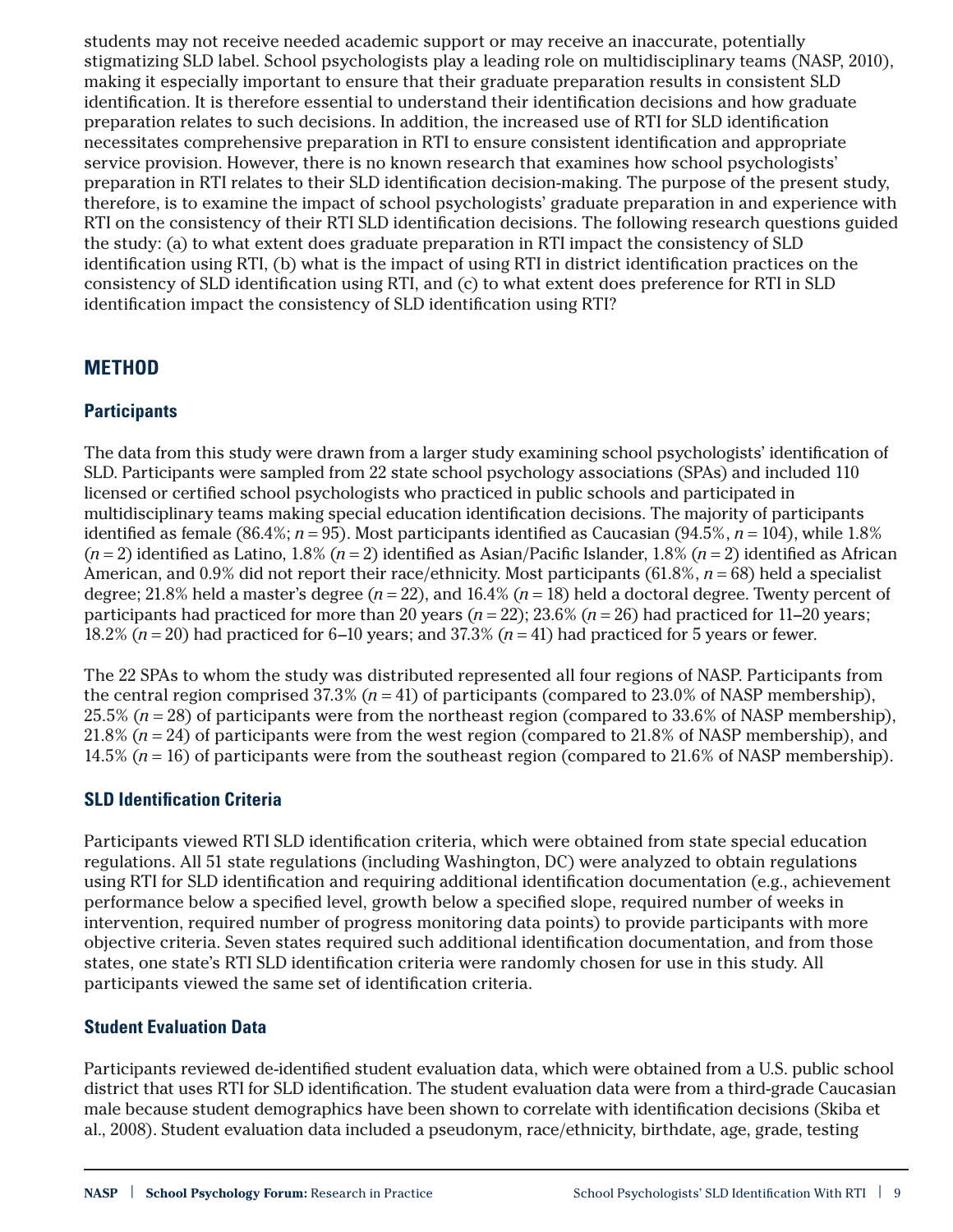dates, and student test scores. Test score data were comprised of (a) CBM data that included growth rate and seasonal benchmark expectations for third-grade students and (b) Measures of Academic Progress (MAP; Northwest Evaluation Association, 2003) achievement data. Confidence intervals were provided for all scores and growth rate. The author and an advanced school psychology graduate student independently reviewed the student evaluation data to determine SLD status (i.e., SLD or not SLD), and both made SLD identification decisions consistent with the original school-based SLD identification.

#### **Measure**

Participants completed an evaluation questionnaire containing questions regarding their SLD identification decision-making and demographic information (e.g., race/ethnicity, gender, years practicing, type of school district, highest degree earned). Internal consistency for the measure was computed  $(\Omega = .84)$ .

## **Procedures**

The study was approved by the university's institutional review board. The author contacted all 51 state SPAs by e-mail, telephone, or both to inquire about their allowance for research with association members. Of the 51 SPAs, 45 (88%) were reached, 33 (73%) of those 45 SPAs allowed for research to be conducted with association members, and 22 (67%) of the SPAs allowing for research approved dissemination of the study.

The study participation request, which included study background information and a hyperlink, was distributed to SPA members via electronic mailing list (68%, *n* = 15), posting on the SPA website (27%,  $n = 6$ ), or by mail (5%,  $n = 1$ ) at one point in time, and no reminders were sent. There were no significant differences in return rate across distribution methods (*p* = .151).

Participants used a study-unique URL to access the study via a secure online server. Information regarding the study's purpose, the potential risks and benefits of participation, and notification of the voluntary and anonymous nature of the study was provided. If potential participants agreed to participate in the study, the server presented two participation eligibility questions: (a) Are you a practicing licensed or certified school psychologist in the United States, and (b) do you participate in multidisciplinary teams making special education identification decisions? Eighty-two percent (110) of 134 eligible school psychologists completed the survey.

The participant was first presented with the RTI SLD identification criteria and instructed to review the criteria carefully. The participant then viewed student evaluation data and was asked to use the identification criteria to make an identification decision. Participants were informed that all exclusionary criteria (e.g., visual, motor, hearing, emotional disturbance, economic disadvantage) were ruled out as potential impacts on the student's academic performance. The server then presented the participant with the evaluation questionnaire.

## **Research Design and Analyses**

Because the independent variables represented preexisting groups, a quasi-experimental research design was used to examine the research questions. A priori power analyses (power = .80,  $\alpha$  = .05, Odds Ratio = 2.7 [based on Maki et al., 2017]) indicated that a sample size of 78 was needed. A logistic regression model was fitted to the data with identification consistency serving as the outcome variable. Identification consistency was operationally defined as a match between the original SLD status of the student evaluation data (i.e., SLD identification decision made by the student's school and confirmed by the author) and the participant's identification decision. Graduate preparation SLD identification method (i.e., participant preparation in RTI in graduate school), district SLD identification method (i.e., participant use of RTI in daily practice), and preferred SLD identification method (i.e., participant preference for RTI) served as independent variables, and were entered into the model simultaneously.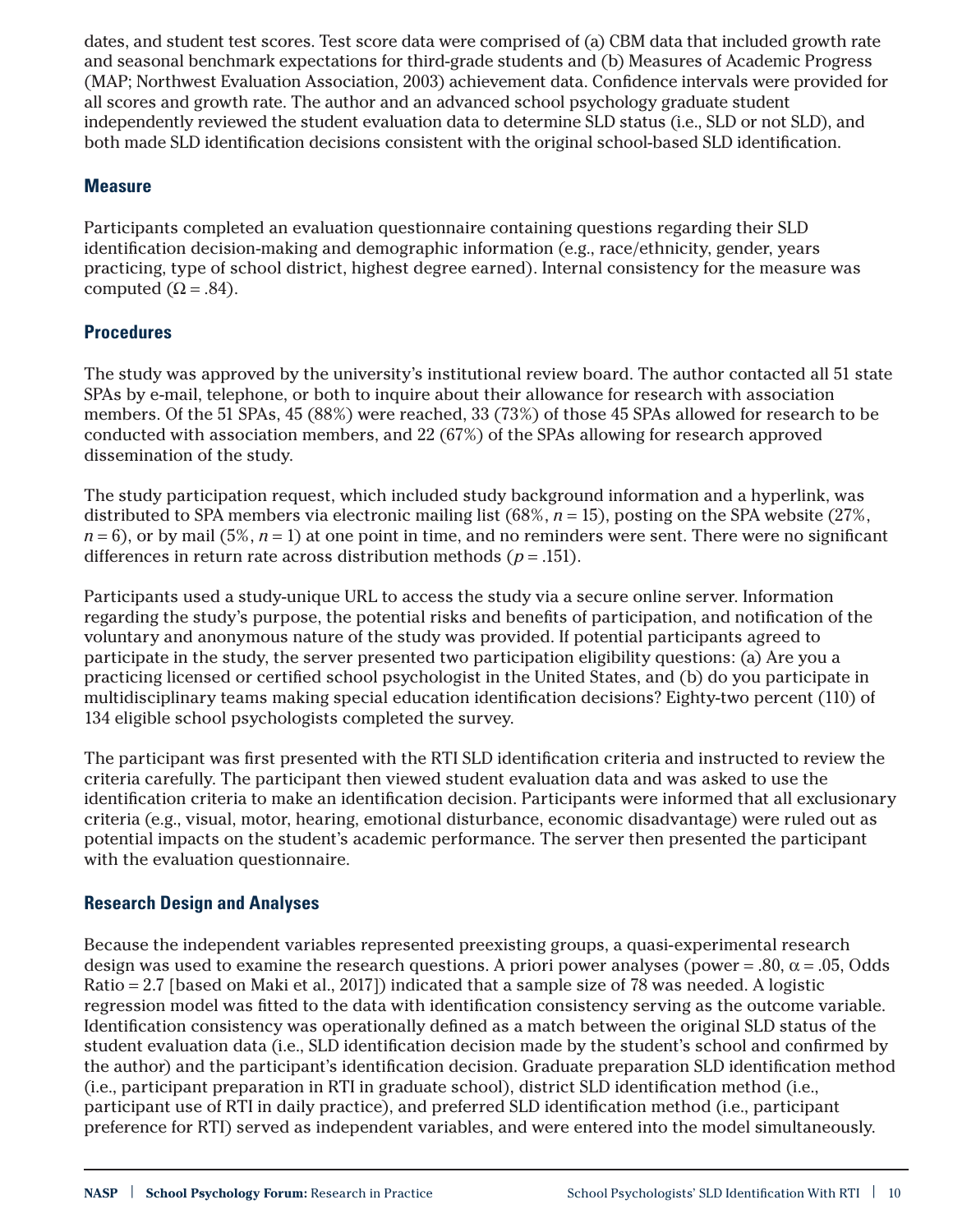## **RESULTS**

Prior to fitting the logistic regression model, the data were analyzed for missing data, and the correlations among the independent variables were examined to ensure that multicollinearity would not interfere with the model fit. There were no missing data, and most of the independent variables were not significantly or meaningfully correlated. However, district SLD identification method and preferred SLD identification method were significantly correlated  $(r = .40, p < .05)$ . The correlation was moderate, and it was hypothesized that the variables represented theoretically different constructs, and thus both variables should be included in the model (O'Brien, 2007). Correlations among the independent variables are presented in [Table 1](#page-5-0).

Descriptive statistics for the independent variables were also calculated prior to fitting the logistic regression model. Approximately 37.27% (*n* = 41) of participants reported graduate preparation in RTI, 41.80% (*n* = 46) reported use of RTI in district practice, and 51.80% (*n* = 57) reported preference for RTI in SLD identification. The model including the independent variables did not result in better model fit than the null model with the intercept only  $(\chi^2 (3, N = 110) = 0.22, p = .57)$ , and both models resulted in a probability of 79% identification consistency. Thus, graduate preparation in RTI, use of RTI in district practice, and preference for RTI in SLD identification did not result in predictive utility of participant likelihood of making a consistent SLD identification decision. The results are presented in [Table 2](#page-5-1) as probabilities of making a consistent SLD identification decision for ease of interpretation.

## **DISCUSSION**

This study examined the effect of school psychologists' preparation in and experience with RTI on the consistency of their SLD identification decisions. Overall identification consistency was 79%, and

| Variable                      | Correlations |             |                             |  |  |
|-------------------------------|--------------|-------------|-----------------------------|--|--|
|                               | <b>GPM</b>   | <b>DM</b>   | <b>PM</b>                   |  |  |
| <b>GPM</b><br>DM<br><b>PM</b> | 1.0          | 0.13<br>1.0 | $0.26\atop 0.40^{*}$<br>1.0 |  |  |

## <span id="page-5-0"></span>**Table 1. Correlations Among Predictor Variables**

*Note.* GPM = graduate preparation in response to intervention (RTI) for specific learning disabilities (SLD) identification; DM = use of RTI as district SLD identification method; PM = preference for RTI as SLD identification method.  $* = p < 0.05$ 

## <span id="page-5-1"></span>**Table 2. Logistic Regression Results of SLD Identification Consistency**

| Variable   | В       | <b>SE</b> | Wald | n      | Probability |
|------------|---------|-----------|------|--------|-------------|
| Constant   | 1.35    | 0.62      | 8.15 | < 0.05 | 0.79        |
| <b>GPM</b> | 0.01    | 0.14      | 0.22 | .64    | 0.79        |
| <b>DM</b>  | 0.24    | 0.17      | 0.01 | .71    | 0.75        |
| <b>PM</b>  | $-0.05$ | 0.10      | 0.18 | .42    | 0.80        |

*Note.* GPM = graduate preparation in response to intervention (RTI) for specific learning disabilities (SLD) identification, DM = use of RTI as district SLD identification method, PM = preference for RTI as SLD identification method.  $\chi^2$  (3, *N* = 110) = 0.22, *p* = .57.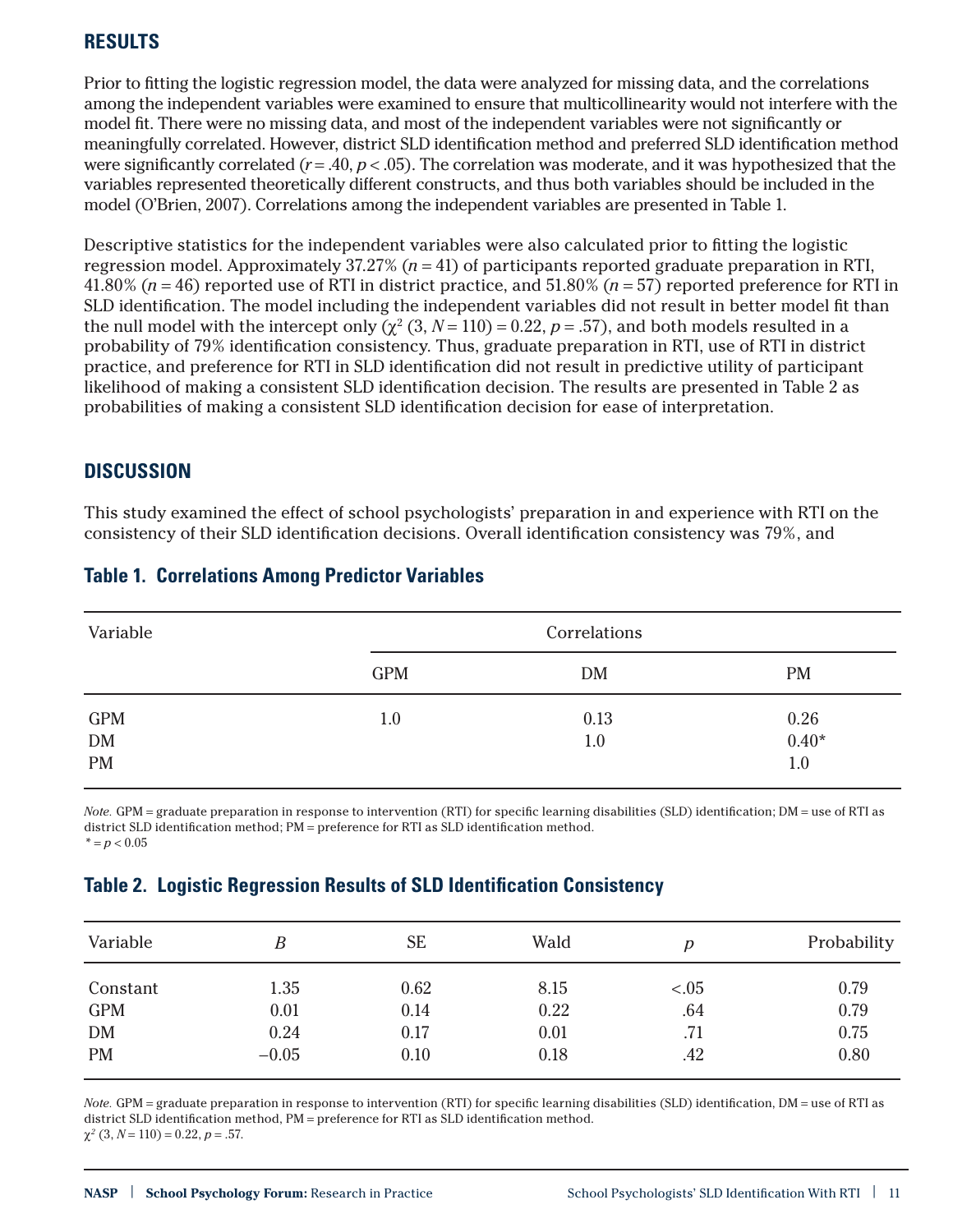participant graduate preparation in RTI, use of RTI in practice, and preference for RTI in SLD identification did not increase the likelihood that the participant made a consistent SLD identification decision. Such findings are concerning because consistent identification decisions are necessary to ensure appropriate service provision. Moreover, it seems reasonable to hypothesize that appropriate preparation in and frequent use of RTI for SLD identification should increase consistency of SLD identification using RTI.

Approximately 37% of study participants reported graduate preparation in RTI, which may reflect the fact that RTI represents a relatively new method for identifying students with SLD (Maki et al., 2015). Thus, the extent to which graduate programs are currently preparing students in RTI for SLD identification is not clear from this study, as there may be a relationship between graduate preparation in RTI and the years during which participants attended graduate school. Despite the growing implementation of RTI, there has been limited research available on school psychologists' preparation in RTI for SLD identification during graduate school and through ongoing professional development, and on how such preparation relates to SLD identification decisions. It is necessary to ensure that practicing school psychologists have adequate preparation in and familiarity with RTI to support consistent SLD identification decisions (Sullivan & Long, 2010), which consequently should ensure that students receive necessary academic support in schools and do not receive an unnecessary, potentially stigmatizing special education label.

Implementation of RTI for SLD identification represents a significant shift in the role of school psychologists, despite the fact that school psychologists continue to spend a large portion of their time conducting assessments (Curtis, Castillo, & Gelley, 2012). This extends the paradigm shift within the field of school psychology broadly from traditional assessment that focused on within-child problems to ecological frameworks that rely on assessment to intervention models (Reschly, 2008). Thus, this shift necessitates adequate preparation in RTI (Crepeau-Hobson & Sobel, 2010) to ensure proper implementation and valid SLD identification decisions. However, findings from this study suggest that the preparation and practices in which school psychologists engaged did not contribute to the consistency of their SLD identification decisions. These results are problematic because preparation (during graduate school and ongoing professional development) should lead to competence in these fundamental skills (Armistead, 2015).

#### **Implications for Practice and Training**

Although approximately 37% of participants reported graduate preparation in RTI for SLD identification, preparation in and experience with RTI did not increase the likelihood of making a consistent SLD identification decision. These results seem to confirm the findings of Barrett et al. (2015) and Sullivan and Long (2010) that suggested that graduate preparation in RTI lacked rigor and that a limited number of intermittent professional development sessions is insufficient to build competency in RTI. Graduate trainers should ensure that coursework covers RTI implementation from systemic and individual student perspectives and in relation to SLD identification decisions (Barrett et al., 2015; Crepeau-Hobson & Sobel, 2010). Such preparation is fundamental to school psychologists' skill development; nevertheless, skills continue to develop after graduate school (Ysseldyke et al., 2008), and the field is likely to continue to evolve. It is thus necessary to also focus on postgraduate training. The current study did not examine professional development in RTI SLD identification directly; however, use of RTI in district SLD identification practice did not increase the likelihood of a consistent identification decision, which suggests that practitioners may benefit from rigorous ongoing professional development in RTI SLD identification. Sullivan and Long (2010) found that most school psychologists who received postgraduate training in RTI did so through one-time trainings (e.g., workshops and inservice professional development), which may be an ineffective method of training (Kratochwill, 2007). A more effective model of professional development is one that is ongoing and embedded within school psychologists' practice (Bransford, Brown, & Cocking, 2000; Kratochwill, 2007) and is focused on critical components of RTI models (e.g., screening, tiered interventions, monitoring student progress, fidelity of implementation) and application of RTI to SLD identification (i.e., definitions of adequate achievement and growth, resources needed for appropriate student support; Kovaleski et al., 2013). Future research could examine how differences in the rigor of professional development impact SLD identification consistency.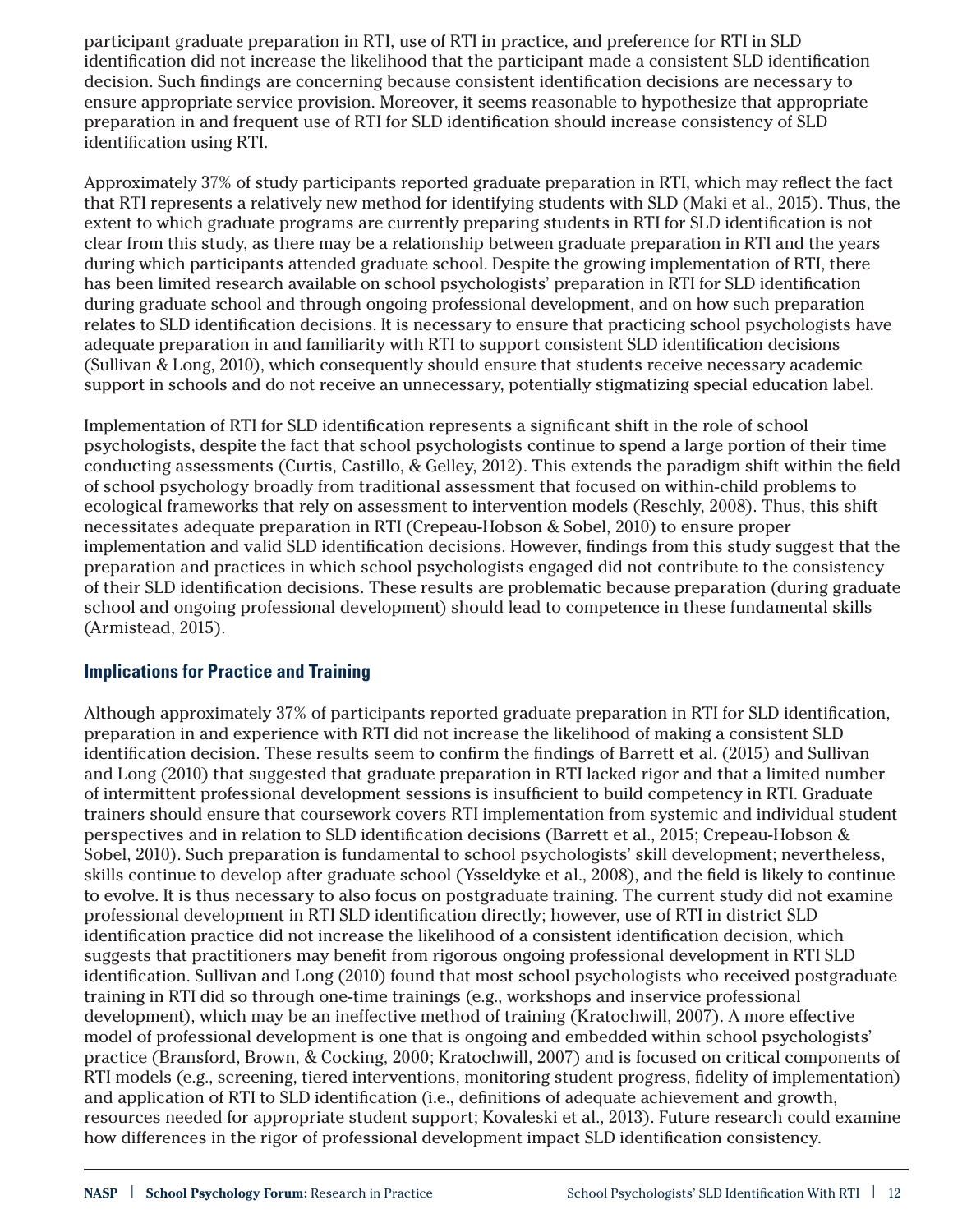Furthermore, professional school psychological practice necessitates regular self-evaluation and feedback from supervisors and peers (NASP, 2010). Conscientious, reflective practice can lead to the use of scientifically based practice, improved professional performance (including decision making), and, consequently, improved student achievement (Williams & Monahon, 2015), which is the ultimate goal of school psychological practice (NASP, 2010). To ensure effectiveness, school psychologists should monitor their own RTI practices, including training in and application of fundamental skills for RTI implementation (e.g., use of psychometrically adequate assessment tools, implementation fidelity, patterns of SLD identification decisions), and they should examine student outcomes to ensure that their practice is positively impacting students.

#### **Limitations**

Although the findings from this study hold important implications for school psychological practice and preparation, they should be considered within the context of their limitations. The study used a quasiexperimental design because participants' preparation in and experience with RTI created preexisting groups that did not allow for random assignment. Although the power analyses suggested sufficient power to detect statistically significant results, it is possible that the nonsignificant findings were a reflection of inadequate power. Participants in this study also made the SLD identification decisions in isolation, whereas such decisions are supposed to be made as part of a multidisciplinary team in typical practice (IDEA of 2004, § 303.24). Therefore, the study findings are limited in their generalizability to best practices regarding SLD identification.

Participants were provided with a specific set of RTI SLD identification criteria, and they may not have been familiar with those criteria. It is possible that even with graduate preparation in and practical experience with RTI for SLD identification, use of the specified identification criteria in this study created a novel identification experience for participants. Thus, the nonsignificant findings in this study may be a reflection of a lack of familiarity with the specific criteria used in this study rather than inadequate preparation in RTI SLD identification. However, a potential relationship between familiarity with specific identification criteria and inconsistent identification decisions underscores the problems associated with SLD identification criteria differing by state. These differing criteria undermine SLD identification broadly and the construct of SLD in general and further highlight the need for rigorous preparation in SLD identification, given the ambiguity surrounding it (Maki et al., 2015). Furthermore, although efforts were made to ensure that school psychologists were representative of practicing school psychologists nationally, it is possible that those who choose to be members of state SPAs differ from school psychologists who choose not to be members. Because the study was distributed through state SPA websites, e-mail, and electronic mailing lists, it is unknown how many SPA members viewed the distribution materials, and thus it is not possible to compute an accurate completion percentage. Finally, due to methodological constraints, consistency of identification was based upon a match between the participant's identification decision for one evaluation case and school-based identification (confirmed by the author) rather than consistency across multiple participant identification decisions. Future research could examine identification consistency by having participants make multiple SLD identification decisions.

#### **Conclusion**

School psychologists are uniquely positioned to make SLD identification decisions within RTI frameworks. School psychologists who develop expertise in traditional assessment for special education as well as an understanding of education systems, prevention, and intervention can gain the knowledge and skills necessary to implement effective RTI models and to make consistent and accurate SLD identification decisions within such models. Extensive graduate preparation and ongoing embedded professional development in RTI should be implemented to ensure that school psychologists develop skills in this area and continue to hone them. Inconsistency of SLD identification not only has the potential to undermine the conceptualization and identification of the construct, but importantly may also hinder the development of students' academic skills if they do not receive needed academic support.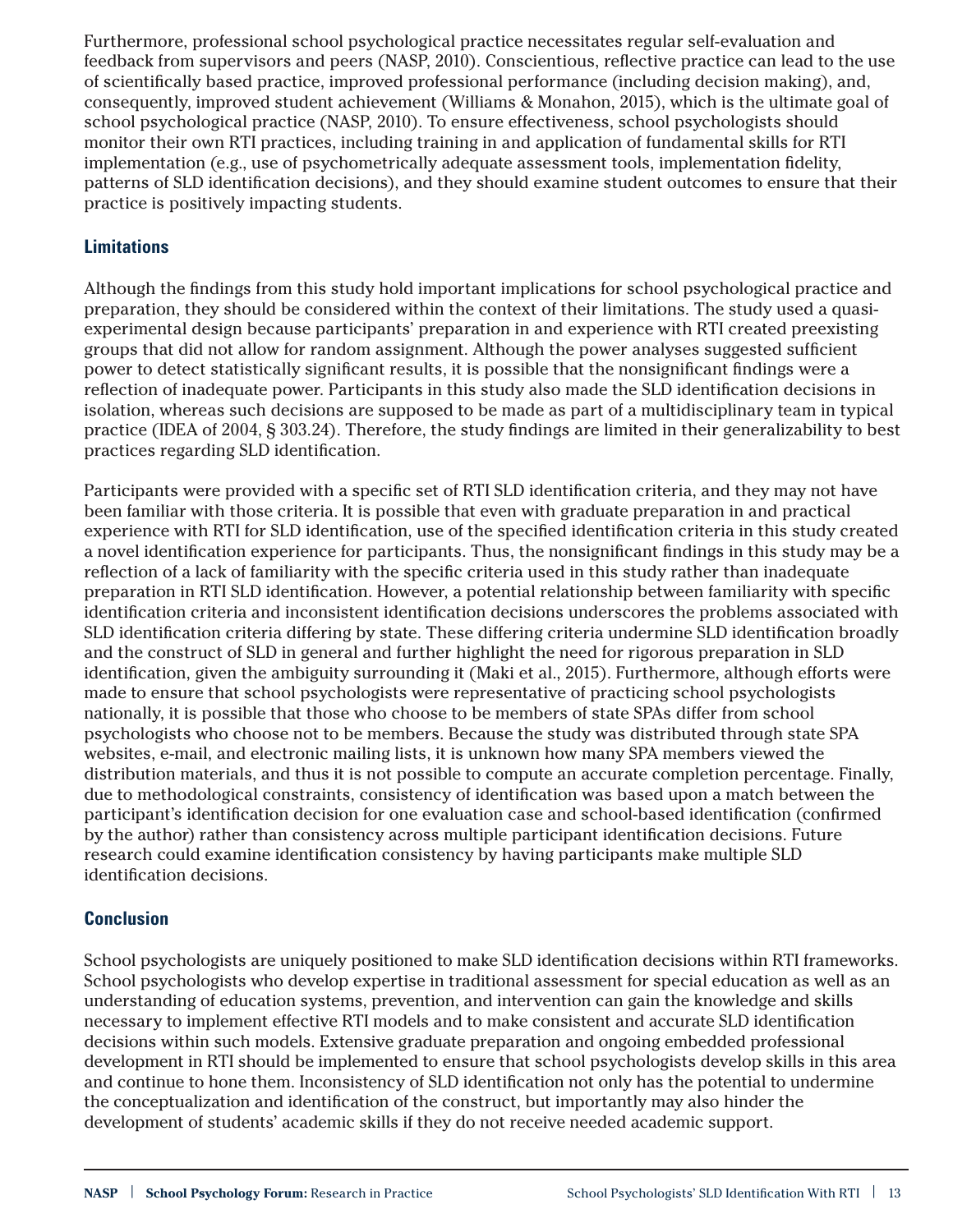## **RESOURCES**

National Center for Intensive Intervention ([http://www.intensiveintervention.org](http://www.intensiveintervention.org/)): Provides information on data-based interventions and progression monitoring for students with severe academic and behavior needs.

National Center on RTI ([http://www.rti4success.org](http://www.rti4success.org/)): Provides information regarding RTI including screening, progress monitoring, and intervention.

National Joint Committee on Learning Disabilities ([http://www.ldonline.org/about/partners/njcld\)](http://www.ldonline.org/about/partners/njcld): Provides information on relevant special education law, research-based information, and resources on learning disabilities.

RTI Action Network ([http://www.rtinetwork.org\)](http://www.rtinetwork.org/): Includes SLD identification toolkit and instructional videos for RTI implementation.

*The RTI approach to evaluating learning disabilities* (Kovaleski et al., 2013): Provides comprehensive information regarding the use of RTI to identify students with SLDs.

# **REFERENCES**

- Al Otaiba, S., & Fuchs, D. (2006). Who are the young children for whom best practices in reading are ineffective? An experimental and longitudinal study. *Journal of Learning Disabilities*, *39*, 414–431.
- Armistead, L. D. (2014). Best practices in continuing professional development for school psychologists utilizing the NASP practice model. In P. L. Harrison & A. Thomas, (Eds.), *Best practices in school psychology: Foundations* (pp. 611–626). Bethesda, MD: National Association of School Psychologists.
- Balu, R., Zhu, P., Doolittle, F., Schiller, E., Jenkins, J., & Gersten, R. (2015). *Evaluation of response to intervention practices for elementary school reading*. NCEE 2016-4000. Washington, DC: National Center for Education Evaluation and Regional Assistance.
- Barrett, C. A., Cottrell, J. M., Newman, D. S., Pierce, B. G., & Anderson, A. (2015). Training school psychologists to identify Specific Learning Disabilities: A content analysis of syllabi. *School Psychology Review*, *44*, 271–288.
- Barth, A. E., Stuebing, K. K., Anthony, J. L., Denton, C. A., Mathes, P. G., Fletcher, J. M., & Francis, D. J. (2008). Agreement among response to intervention criteria for identifying responder status. *Learning and Individual Differences*, *18*(3), 296–307. doi:10.1016/j.lindif.2008.04.004
- Bransford, J. D., Brown, A. L., & Cocking, R. R. (Eds.). (2000). *How people learn: Brain, mind, experience and school*. Washington, DC: National Research Council.
- Brown Waesche, J. S., Schatschneider, C., Maner, J. K., Ahmed, Y., & Wagner, R. K. (2011). Examining agreement and longitudinal stability among traditional and RTI-based definitions of reading disability using the affected-status agreement statistic. *Journal of Learning Disabilities*, *44*, 296–307. doi:10.1177/0022219410392048
- Burns, M. K., Appleton, J. J., & Stehouwer, J. D. (2005). Meta-analytic review of responsiveness-tointervention research: Examining field-based and research-implemented models. *Journal of Psychoeducational Assessment*, *23*(4), 381–394.
- Burns, M., & Gibbons, K. (2012). *Implementing response-to-intervention in elementary and secondary schools: Procedures to assure scientific-based practices* (2nd ed.). New York, NY: Routledge.
- Burns, M. K., Jacob, S., & Wagner, A. R. (2008). Ethical and legal issues associated with using responseto-intervention to assess learning disabilities. *Journal of School Psychology*, *46*, 263–279.
- Burns, M. K., Maki, K. E., Warmbold-Brann, K., & Preast, J. L. (in press). Using student response to intervention to identify SLD: Requirements, recommendations, and future research. In D. P. Flanagan & V. C. Alfonso, (Eds.), *Essentials of specific learning disability identification*. Hoboken, NJ: Wiley.
- Burns, M. K., Silberglitt, B., Christ, T. J., Gibbons, K. A., & Coolong-Chaffin, M. (2016). Using oral reading fluency to evaluate response to intervention and to identify students not making sufficient progress.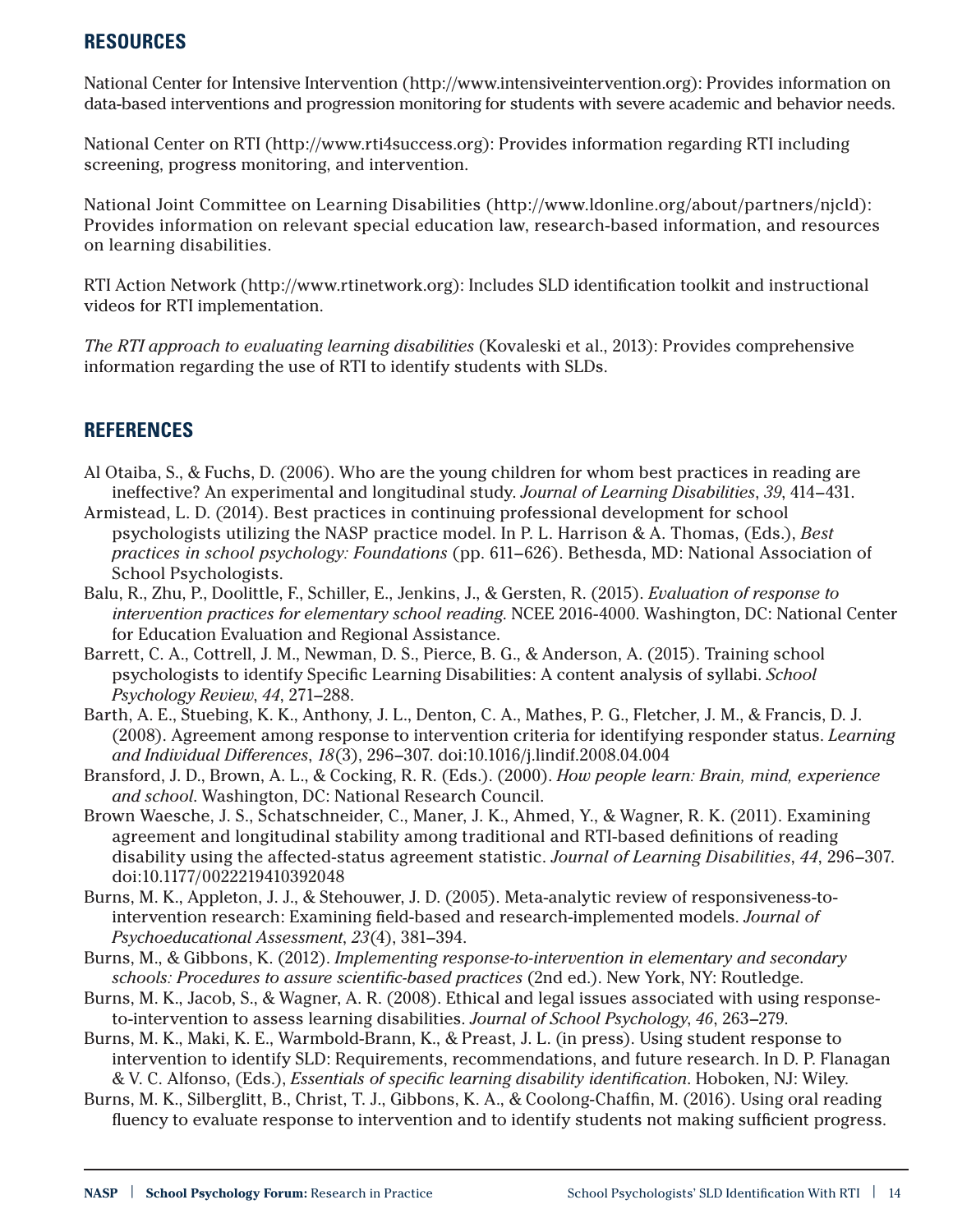In K. D. Cummings & Y. Petscher, (Eds.), *The fluency construct: Curriculum-based measurement concepts and applications* (pp. 123–140). New York, NY: Springer.

- Christ, T. J., & Arañas, Y. A. (2015). Best practices in problem analysis. In P. L. Harrison & A. Thomas, (Eds.), *Best practices in school psychology: Data-based and collaborative decision making* (pp. 87–98). Bethesda, MD: National Association of School Psychologists.
- Christ, T. J., Zopluoglu, C., Monaghen, B. D., & Van Norman, E. R. (2013). Curriculum-based measurement of oral reading: Multi-study evaluation of schedule, duration, and dataset quality on progress monitoring outcomes. *Journal of School Psychology*, *51*, 19–57. doi:10.1016/j.jsp.2012.11.001
- Crepeau-Hobson, F., & Sobel, D. M. (2010). School psychologists and RTI: Analysis of training and professional development needs. *School Psychology Forum*, *4*, 22–32.
- Cromwell, R. L., Blashfield, R. K., & Strauss, J. S. (1975). Criteria for classification systems. In N. Hobbs, (Ed.), *Issues in the classification of children* (pp. 4–25). San Francisco, CA: Jossey-Bass, Inc. Publishers.
- Curtis, M. J., Castillo, J. M., & Gelley, C. (2012). School psychology 2010: Demographics, employment, and the context for professional practices—Part 1. *Communiqué*, *40*(7), 1.
- Fletcher, J. M. (2012). Classification and identification of learning disabilities. In B. Wong & D. L. Butler, (Eds.), *Learning about learning disabilities* (4th ed., pp. 1–25). Waltham, MA: Academic Press.
- Gersten, R., Beckman, S., Clarke, B., Foegen, A., Marsh, L., Star, J. R., & Witzel, B. (2009). *Assisting students struggling with mathematics: Response to intervention (RTI) for elementary and middle schools*. (NCEE 2009-4060). Washington, DC: National Center for Education Evaluation and Regional Assistance, Institute of Educational Sciences, U.S. Department of Education. Retrieved from [http://ies.ed.gov/](http://ies.ed.gov/ncee/wwc/publications/practiceguides/) [ncee/wwc/publications/practiceguides/](http://ies.ed.gov/ncee/wwc/publications/practiceguides/)
- Hauerwas, L. B., Brown, R., & Scott, A. N. (2013). Specific learning disability and response to intervention: State level guidance. *Exceptional Children*, *80*, 101–120.
- Individuals with Disabilities Education Improvement Act of 2004, Pub. L. No. 108–446,118 Stat. 2647; 2004 Enacted H.R. 1350; 108 Enacted H.R. 1350. Final regulations implementing IDEA 2004 were published in the Federal Register, Monday, August 14, 2006, pp. 46540–46845.
- Kavale, K. A., & Spaulding, L. S. (2008). Is response to intervention good policy for specific learning disability? *Learning Disabilities Research & Practice*, *23*(4), 169–179. doi:10.1111/j.1540-5826.2008.00274.x
- Kearns, D. M., & Fuchs, D. (2013). Does cognitively focused instruction improve the academic performance of low-achieving students? *Exceptional Children*, *79*, 263–290.
- Kovaleski, J., VanDerHeyden, A. M., & Shapiro, E. S. (2013). *The RTI approach to evaluating learning disabilities*. New York, NY: Guilford Press.
- Kratochwill, T. R. (2007). Preparing psychologists for evidence-based school practice: Lessons learned and challenges ahead. *American Psychologist*, *62*, 843–843.
- Maki, K. E., Burns, M. K., & Sullivan, A. (2017). Learning disability identification consistency: The impact of methodology and student evaluation data. *School Psychology Quarterly*, *32*, 254–267.
- Maki, K. E., Floyd, R. G., & Roberson, T. (2015). State learning disability eligibility criteria: A comprehensive review. *School Psychology Quarterly*, *30*, 457–469. doi:10.1037/spq0000109
- Marston, D., Lau, M., Muyskens, P., & Wilson, J. (2016). Data-based decision-making, the problem-solving model, and response to intervention in the Minneapolis Public Schools. In S. R. Jimerson, M. K. Burns, & A. M. VanDerHeyden, (Eds.), *Handbook of response to intervention: The science and practice of assessment and intervention* (pp. 677–692). New York, NY: Springer.
- McMaster, K. L., Parker, D., & Jung, P. G. (2012). Using curriculum-based measurement for beginning writers within a response to intervention framework. *Reading Psychology*, *33*(1–2), 190–216. doi:10.1080/0270271 1.2012.631867
- Melby-Lurvåg, M., & Hume, C. (2013). Is working memory training effective? A meta-analytic review. *Developmental Psychology*, *49*, 270–291.
- National Association of School Psychologists. (2010). *Model for comprehensive and integrated school psychological services: NASP practice model overview*. Bethesda, MD: Author.
- National Center for Education Statistics. (2017). Children and youth with disabilities. Retrieved from [http://nces.ed.gov/programs/coe/indicator\\_cgg.asp](http://nces.ed.gov/programs/coe/indicator_cgg.asp)
- Noell, G. H., & Gansle, K. A. (2016). Assuring the response to intervention process has substance: Assessing and supporting intervention implementation. In S. R. Jimerson, M. K. Burns, & A. M. VanDerHeyden, (Eds.), *Handbook of response to intervention: The science and practice of multi-tiered systems of support* (2nd ed., pp. 407–420). New York, NY: Springer.